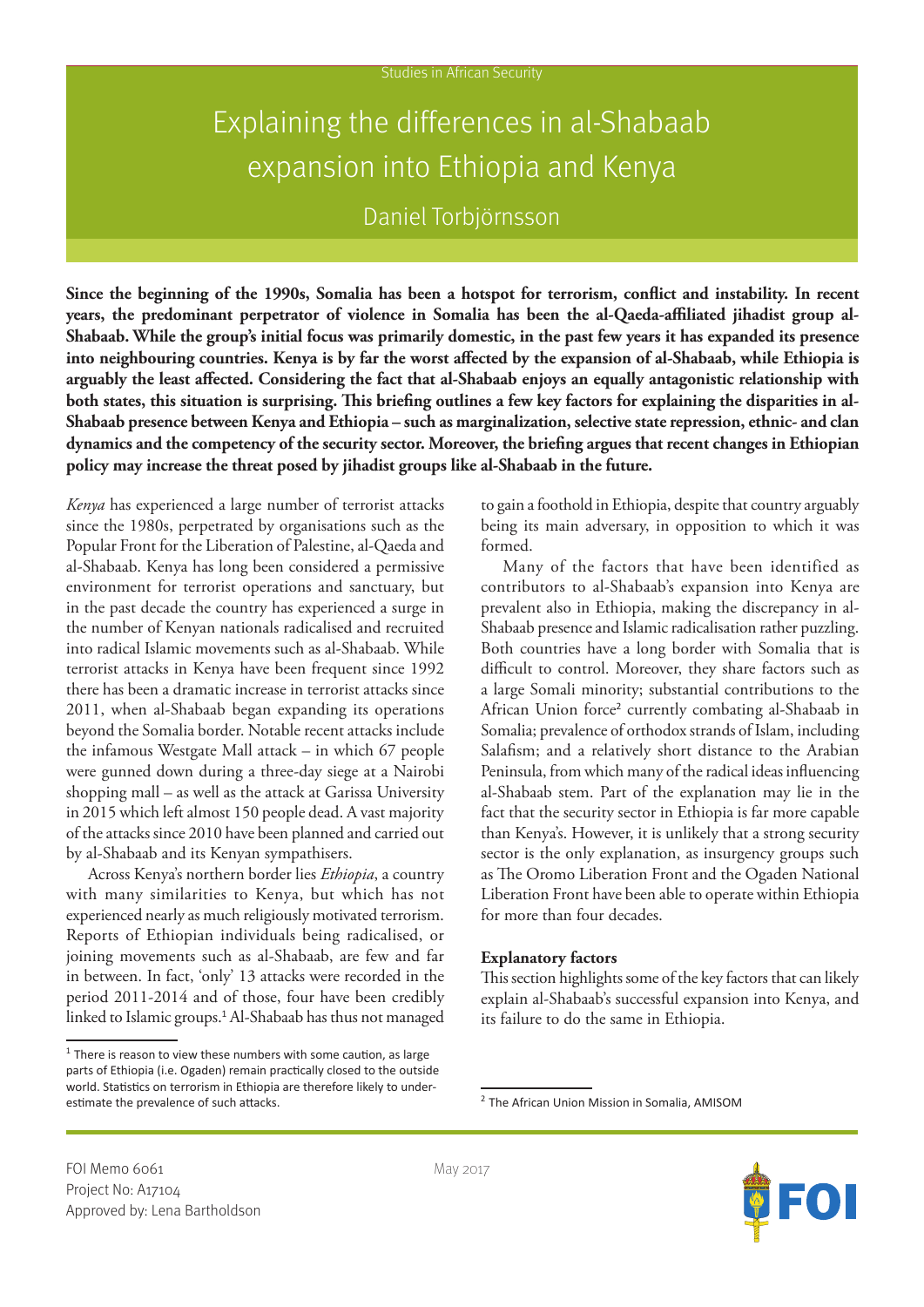

## • *Marginalisation of Muslims*

Part of the reason for al-Shabaab's increased presence in Kenya, and its inability to do the same in Ethiopia, may lie in the relationship between the state and its Muslim inhabitants. Historically, the Muslim populations of both Kenya and Ethiopia have been marginalised, and have at times been either expressly or practically classified as second-class citizens. However, since the mid-1970s the trajectories concerning marginalisation have differed considerably. While the relative status of Ethiopian Muslims has improved in terms of religious rights and relative economic and political standing, Kenyan Muslims find themselves stuck in a status quo characterised by economic and political exclusion.

Two regime changes since the beginning of the 1970s have aided in improving the relative situation of Ethiopian Muslims. Reforms such as recognition of Islam as an official religion and its followers as official citizens have contributed to increased integration of Muslims into the Ethiopian nation. The traditionally strong hegemony of the Ethiopian Orthodox Church, which was previously in symbiosis with the state, has also been broken. This has left room for other religious expressions in the public space. As a result of these reforms, Ethiopian Muslims now enjoy unprecedented levels of religious freedom and political integration, despite still living under an authoritarian regime. In Kenya, although formally enjoying equal rights, Muslims are not experiencing the same positive trajectory, despite the democratisation process that Kenya has undergone since the beginning of the 1990s. Thus, the relative standing of Ethiopian Muslims as compared to the majority Christian population, is showing a positive trajectory over time, while Kenyan Muslims are stagnant in a state of marginalisation. Using the past as a reference for expectations may therefore have lead Kenyan Muslims to develop more severe grievances than Ethiopian Muslims have.

Moreover, marginalisation along religious lines appears to be hitting Kenyan Muslims harder than their Ethiopian counterparts also presently. For instance, Ethiopian Muslims appear to be better off than Christians in terms of income, while Muslims in Kenya are considerably weaker than Kenyan Christians in financial terms. Furthermore, educational inequality between faith groups is greater in Kenya than in Ethiopia, and Muslims are coming off worst. Furthermore, in Kenya – where religion, ethnicity and

territory tend to coincide – there are large developmental disparities between regions mainly inhabited by Christians and the traditionally Islamic areas.

There is also a clear difference in the political standing of Muslims in Ethiopia and Kenya. Although Kenyans in absolute terms have greater opportunities to participate in the political process, Kenyan Muslims are noticeably more politically marginalised than Kenyan Christians. There are strong perceptions among Kenyan Muslims that they are under-represented in political positions and in state bureaucracy. The current Ethiopian political system, in place since the 1991, can be described as an authoritarian ethnic federalism in which power is more decentralised and the individual states have more self-determination than ever before. Even if the central state still exerts a large degree of control over local governments, the decentralisation has provided opportunities for minorities, including those of the Islamic faith, to increase their political representation. In contrast, previous regimes have been dominated by the Amhara ethnic group with its strong ties to the Orthodox Church. Political participation in present-day Ethiopia is predominantly determined by party loyalty rather than by religious and ethnic affiliation. As such, Muslims in Ethiopia are well represented at central level and in the federal states in which they have a significant presence.

Although the political and economic situation for most Muslims in Ethiopia is likely to be worse than for Kenyan Muslims in absolute terms, inequality between religious groups in Kenya is high and Muslims are clearly at a disadvantage. The past 40 years have brought significant improvements to the lives of Muslims in Ethiopia, while their Kenyan counterparts are seemingly stuck on the margins. This relative deprivation is likely to make the al-Shabaab narrative, which frames the state as anti-Islamic, more successful. This in turn increases the level of local support for the al-Shabaab cause, making Kenya a more favourable environment than Ethiopia for operations and for recruitment.

#### • *State repression*

The Kenyan state's violent and indiscriminate counterterrorism methods are claimed by many to be exceptionally counter-productive and likely to create more militants than they neutralise. An interviewee in Nairobi described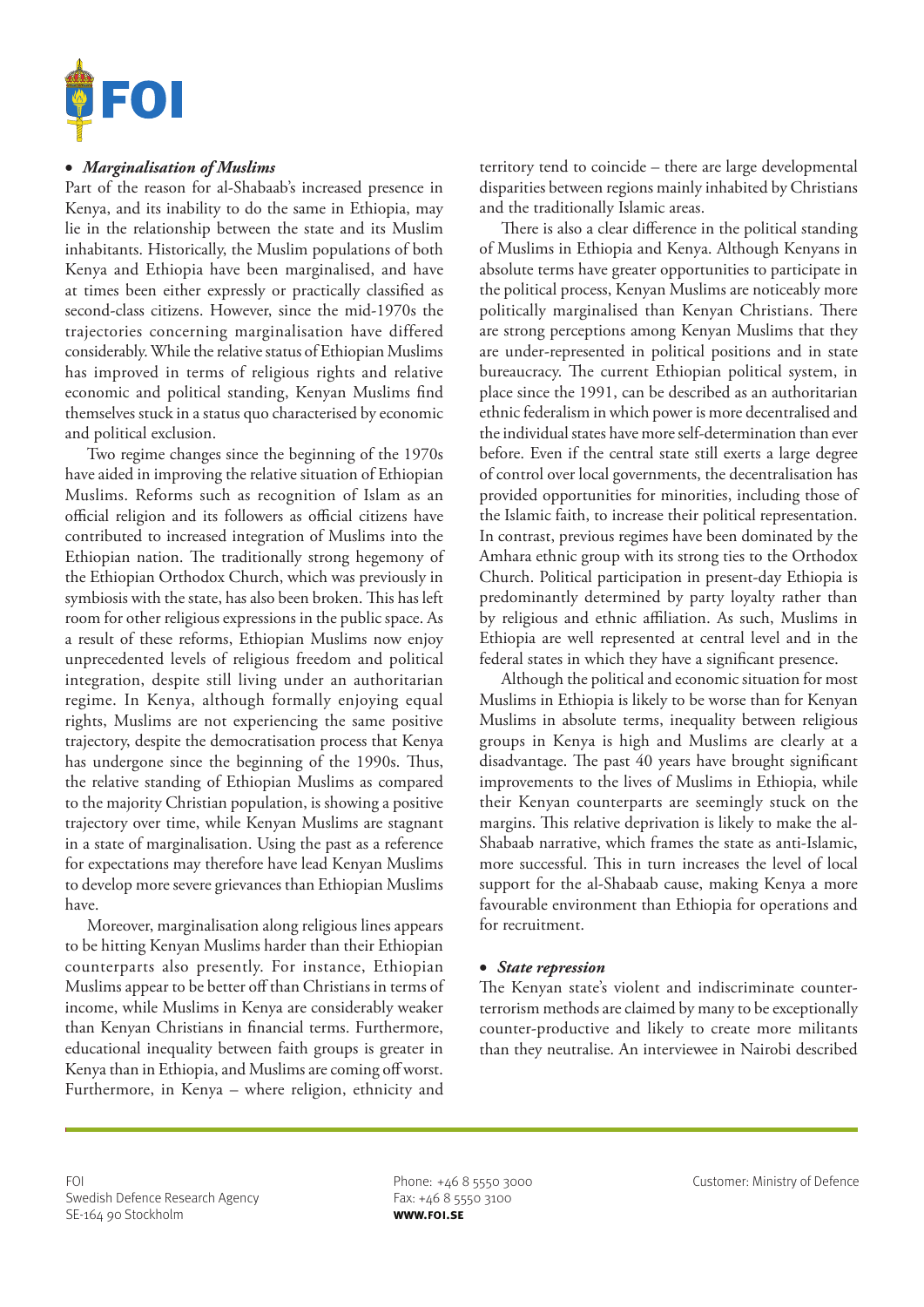

*Usalama Watch*<sup>3</sup> – a 2014 Kenyan anti-terror operation which was reportedly ridden with human rights abuses – as "a magnificent recruitment tool for al-Shabaab". With the Global War on Terror, indiscriminate state repression has hit Muslim areas and targeted Muslims of different ethnicities in Kenya on a regular basis. Arbitrary arrests; extrajudicial killings of Muslim clerics and suspected jihadists; torture; unlawful detentions; and physical abuse at the hands of the state, have repeatedly been reported by organisations such as Human Rights Watch. Because these forms of violent repression unequally target the Muslim population, they open the way for a narrative that frames these events as part of a calculated war on Muslims. This narrative is widely used in recruitment efforts by groups such as al-Shabaab, whose propaganda frequently urges Kenyan Muslims to deviate from the regular political process in their efforts to achieve change by instead "hitting back" with violence. State repression framed in this way may create an environment where individual Muslims experience a sense of urgency, prompting them to join in the jihadist struggle as a way to protect themselves from the pointed sticks of the Kenyan state.

Although levels of state repression in general may be higher in Ethiopia, there is seemingly less discrimination involved regarding who is targeted. That is, the level of one-sided violence perpetrated by the Kenyan state affects Muslims more than other Kenyans, while Ethiopian state repression targets challengers and critics of the regime, regardless of religious affiliation. This has been apparent during the widespread protests which have been going on in Ethiopia since late 2015, where the heavy-handed tactics used by the security forces have targeted Christians and Muslims alike. Potential narratives that attempt to frame the repression as part of a Christian war on Islam are therefore less fruitful. Furthermore, as Ethiopia is more decentralised in terms of the security sector, the agents of repression – such as local and regional security forces – are religiously diverse, which also serves to muffle extremist narratives. Unlike Ethiopia, Kenya's ethnic groups are rather religiously homogeneous. Islamic ethnic groups seem to be among the most marginalised and repressed. Religious framing of grievances can therefore gain more support in Kenya than in Ethiopia.

# • *Clan, ethnicity and religion*

Clan dynamics may also play a role as a determinant of successful al-Shabaab expansion into predominantly Muslim areas in neighbouring countries. For instance, the tense relationship between the Kenyan state and the Somali Marehan clan has most likely enabled al-Shabaab to operate in the borderlands between Kenya and Somalia. If the Kenyan Defence Forces (KDF) were viewed in a more favourable light among the dominant clans in north-eastern Kenya and southern Somalia, the risk of surprise attacks on the KDF or police would probably decrease considerably. Al-Shabaab can scarcely operate in large numbers without the knowledge of the local clans. Furthermore, one expert on Ethiopia claims that the relationship between al-Shabaab and the Ogaden clan in Ethiopia is crucial for the jihadi group's inability to recruit from, and operate in, the Somali areas of Ethiopia. Thus, a strained rapport between those two actors may be part of the reason why al-Shabaab has been unable to gain supporters in eastern Ethiopia.

Convergence of ethnicity and religious beliefs may strengthen ties within a community, but also creates more pronounced in-groups and out-groups, which in turn may increase the risk and severity of conflict if competitive elements are added. Moreover, it seemingly has a more practical effect, since ethnicity in many places is closely tied to territory. This union between ethnicity and space means that ethnicities which are religiously plural may also be more likely to be religiously intermixed in space. In Ethiopia, ethnicity does not determine religion to the same extent as it does in Kenya. For instance, the largest Ethiopian ethnic group – the Oromo – are comprised of almost equal proportions of Muslims and Christians. This means that discrimination against the Oromo and underdevelopment of the Oromo heartland is unlikely to cause religiously framed grievances. In Kenya – where religion, ethnicity and space are closely linked – religious anti-state narratives may be more effective.

## **Predictions for the Future**

In Kenya, it is apparent that the state strategies employed to combat radicalisation and terrorism are missing their targets. The favouring of hard methods, combined with the inefficiency, incompetency and brutality of the country's security forces, are powerful drivers of recruitment for al-Shabaab. In order to combat the root causes of Kenyans joining the jihadi struggle and facilitating a substantial

<sup>3</sup> For further reading on *Usalama Watch* and al-Shabaab operations in Kenya*, see:* Jonsson and Torbjörnsson. 2016. *Containment or Contagion? Countering al-Shabaab Efforts to Sow Discord in Kenya.* FOI Memo 5742, Swedish Defence Research Agency.